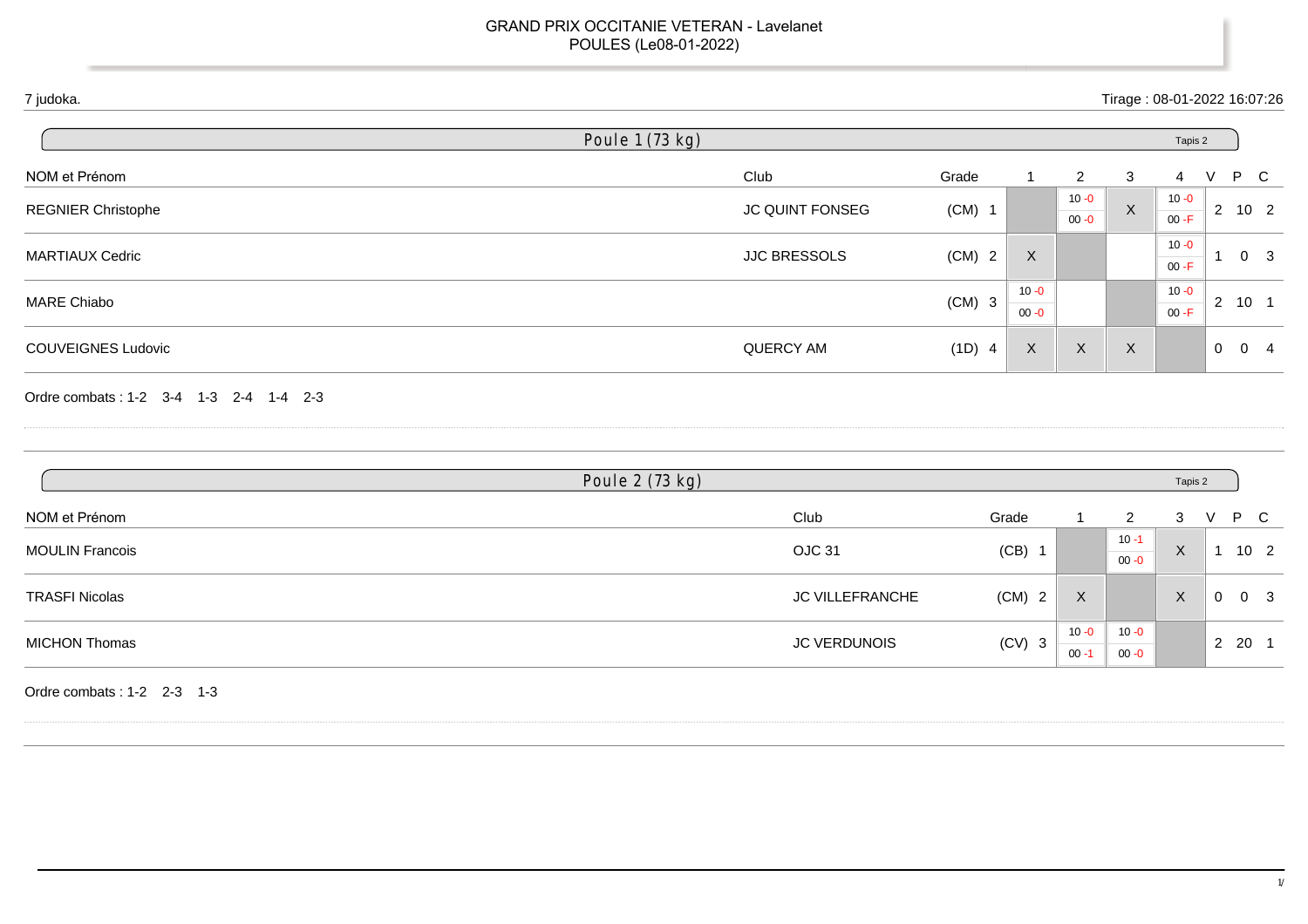

|                           | CLASSEMENT                  |  |
|---------------------------|-----------------------------|--|
| <b>MOULIN</b> Francois    | $OJC 31 - MP$               |  |
| <b>MICHON Thomas</b>      | <b>JC VERDUNOIS - LOR</b>   |  |
| <b>REGNIER Christophe</b> | <b>JC QUINT FONSEG - MP</b> |  |
| <b>MARE Chiabo</b>        |                             |  |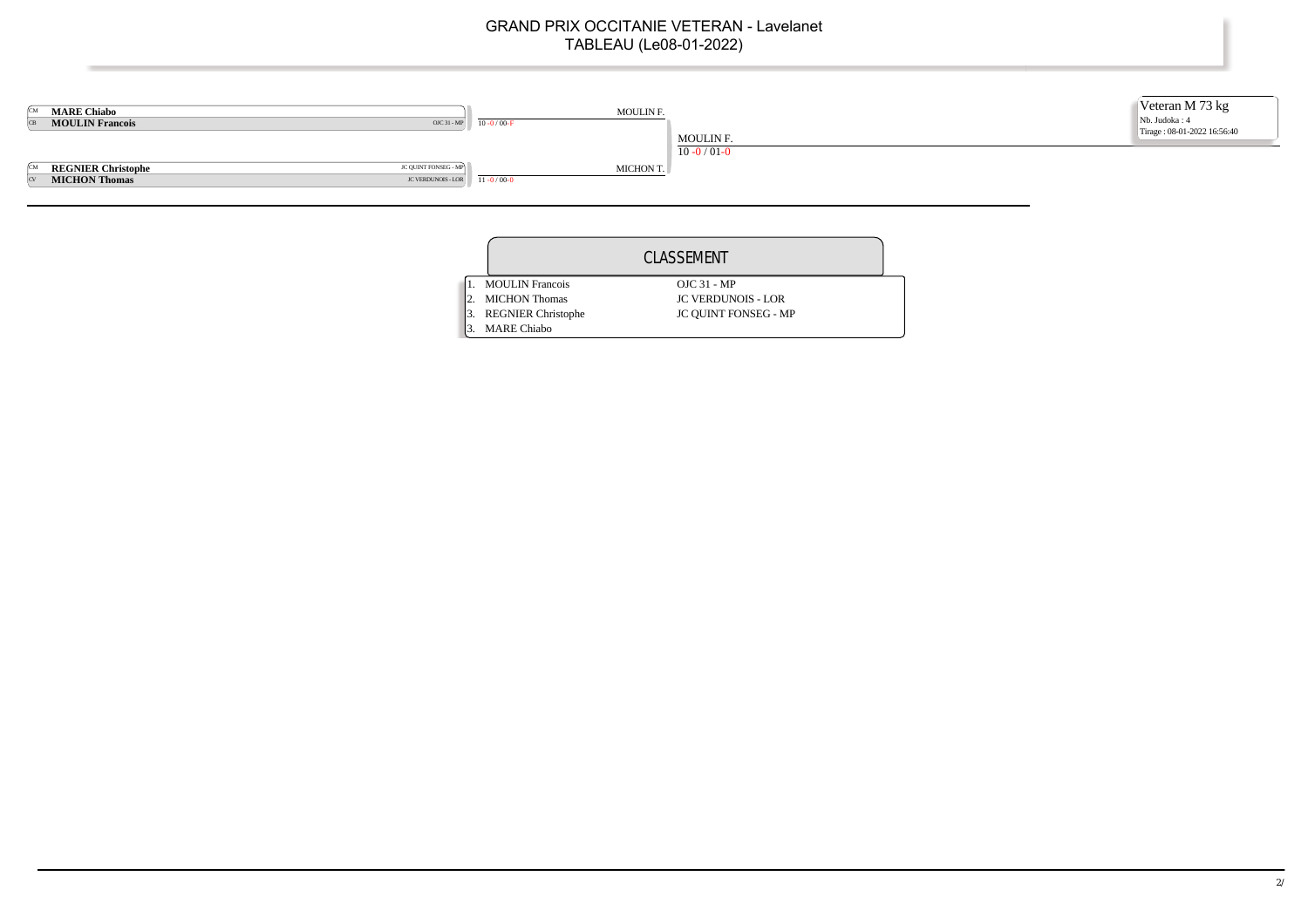## 7 judoka. Tirage : 08-01-2022 16:13:31

| Poule 1 (81 kg)     |          |                      |          |   |              |                                                   |
|---------------------|----------|----------------------|----------|---|--------------|---------------------------------------------------|
| Club                | Grade    |                      | 2        | 3 |              | P C                                               |
|                     | $(CM)$ 1 |                      | X        | X | $\mathbf{0}$ | $_{3}$<br>- 0                                     |
| KODOKAN PAMIERS     | (4D) 2   | $10 - 0$<br>$00 - 0$ |          | X |              | 10 <sub>2</sub>                                   |
| <b>JC VERDUNOIS</b> |          | $11 - 0$             | $00 - 0$ |   |              | $10 \quad 1$                                      |
|                     |          | (1D) 3               |          |   |              | Tapis 4<br>$\overline{2}$<br>$00 - 0$<br>$00 - 2$ |

Ordre combats : 1-2 2-3 1-3

|                          | Poule 2 (81 kg) |          |                           |                |                  | Tapis 4  |             |                      |  |  |
|--------------------------|-----------------|----------|---------------------------|----------------|------------------|----------|-------------|----------------------|--|--|
| NOM et Prénom            | Club            | Grade    |                           | $\overline{2}$ | 3                | 4        | v           | P C                  |  |  |
| <b>BUE Sebastien</b>     |                 | $(CM)$ 1 |                           | $11 - 0$       | $10 - 0$         | $10 - 0$ | 3           | 30 1                 |  |  |
|                          |                 |          |                           | $00 - 0$       | $00 - 0$         | $00 - 0$ |             |                      |  |  |
| <b>BUISSON Lionel</b>    | JAB             | (1D) 2   | $\boldsymbol{\mathsf{X}}$ |                | $10 - 0$         | $10 - 0$ |             | $2 \quad 10 \quad 2$ |  |  |
|                          |                 |          |                           |                | $00 - F$         | $00 - 0$ |             |                      |  |  |
|                          | DOJO DE FOIX    |          | $\boldsymbol{\mathsf{X}}$ | X              |                  | $10 - 0$ |             | 10 <sub>3</sub>      |  |  |
| <b>HERVEZ Maxime</b>     |                 | $(CM)$ 3 |                           |                |                  |          |             | $00 - 0$             |  |  |
| <b>LOISELLE Frederic</b> | J C VILLENEUVE  | $(CB)$ 4 | $\boldsymbol{\mathsf{X}}$ | X              | $\boldsymbol{X}$ |          | $\mathbf 0$ | 0<br>- 4             |  |  |

Ordre combats : 1-2 3-4 1-3 2-4 1-4 2-3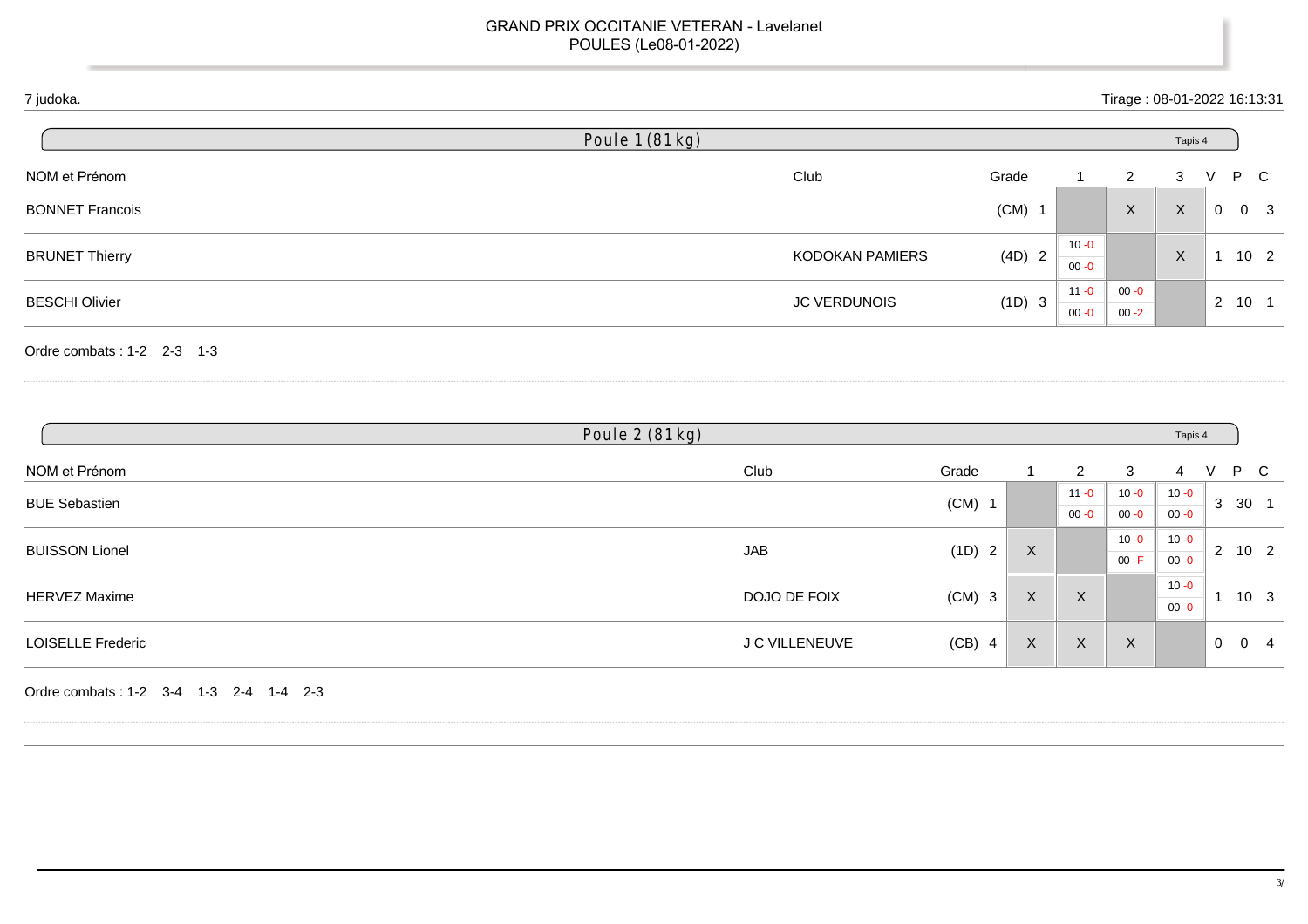

|  |                       | CLASSEMENT                |
|--|-----------------------|---------------------------|
|  | <b>BESCHI</b> Olivier | <b>JC VERDUNOIS - LOR</b> |
|  | <b>BRUNET</b> Thierry | KODOKAN PAMIERS - MP      |
|  | <b>BUE</b> Sebastien  |                           |
|  | <b>BUISSON</b> Lionel | JAB - MP                  |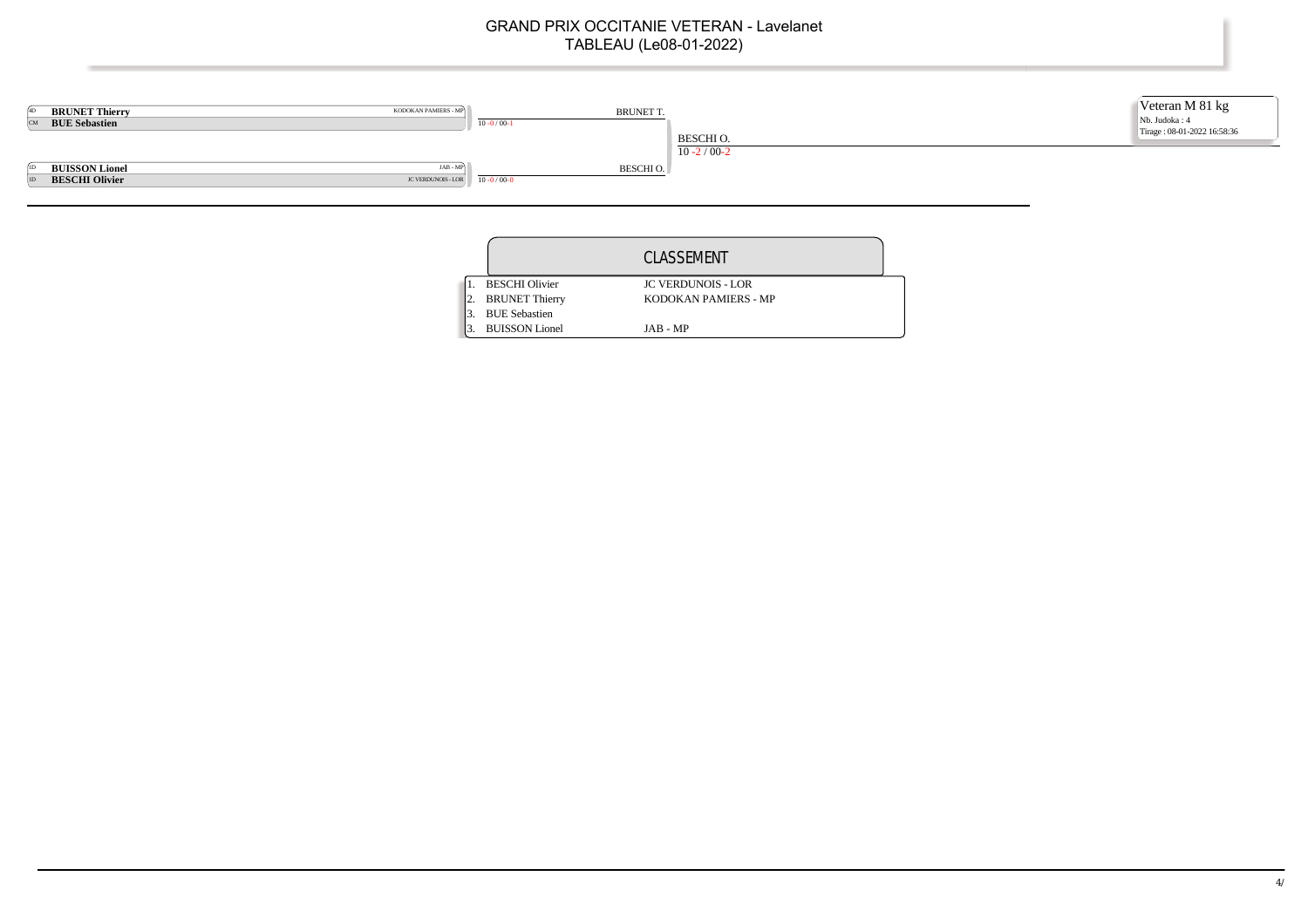## 6 judoka. Tirage : 08-01-2022 16:17:43

|                          | Poule 1 (90 kg)        |          |                           |          | Tapis 3  |                |                 |
|--------------------------|------------------------|----------|---------------------------|----------|----------|----------------|-----------------|
| NOM et Prénom            | Club                   | Grade    |                           | 2        | 3        |                | P C             |
| <b>BONCOMPAIN Maxime</b> | KODOKAN PAMIERS        |          |                           | $10 - 0$ | $10 - 0$ | $\overline{2}$ | 10 1            |
|                          |                        | $(1D)$ 1 |                           | $00 - 0$ | $00 - M$ |                |                 |
|                          |                        |          |                           |          | $10 - 0$ |                |                 |
| <b>LAURENT Nicolas</b>   | <b>J C AUSCITAIN</b>   | (1D) 2   | $\boldsymbol{\mathsf{X}}$ |          | $00 - 0$ |                | 10 <sub>2</sub> |
| <b>CLAVERIE Frederic</b> | <b>DOJODUCOUSERANS</b> | (1D) 3   | X                         | $\times$ |          | 0              | - 3<br>0        |

Ordre combats : 1-2 2-3 1-3

|                       | Poule 2 (90 kg) |                        |          |                           | Tapis 3  |                           |
|-----------------------|-----------------|------------------------|----------|---------------------------|----------|---------------------------|
| NOM et Prénom         | Club            | Grade                  |          | 2                         | 3        | P C                       |
| PITARQUE Cyrille      | KODOKAN PAMIERS | (2D)                   |          | $10 - 0$                  | $10 - 1$ | 2 20 1                    |
|                       |                 |                        |          | $00 - 0$                  | $00 - 0$ |                           |
|                       | CARBONNE JUDO   | (3D)<br>$\overline{2}$ | X        |                           | $10 - 0$ | 10 <sub>2</sub>           |
| <b>FIRMIN Laurent</b> |                 |                        |          |                           | $00 - 0$ |                           |
| RAYNAUD Romain        |                 | (BL)<br>3              | $\times$ | $\boldsymbol{\mathsf{X}}$ |          | $\mathbf{0}$<br>- 3<br>-0 |

Ordre combats : 1-2 2-3 1-3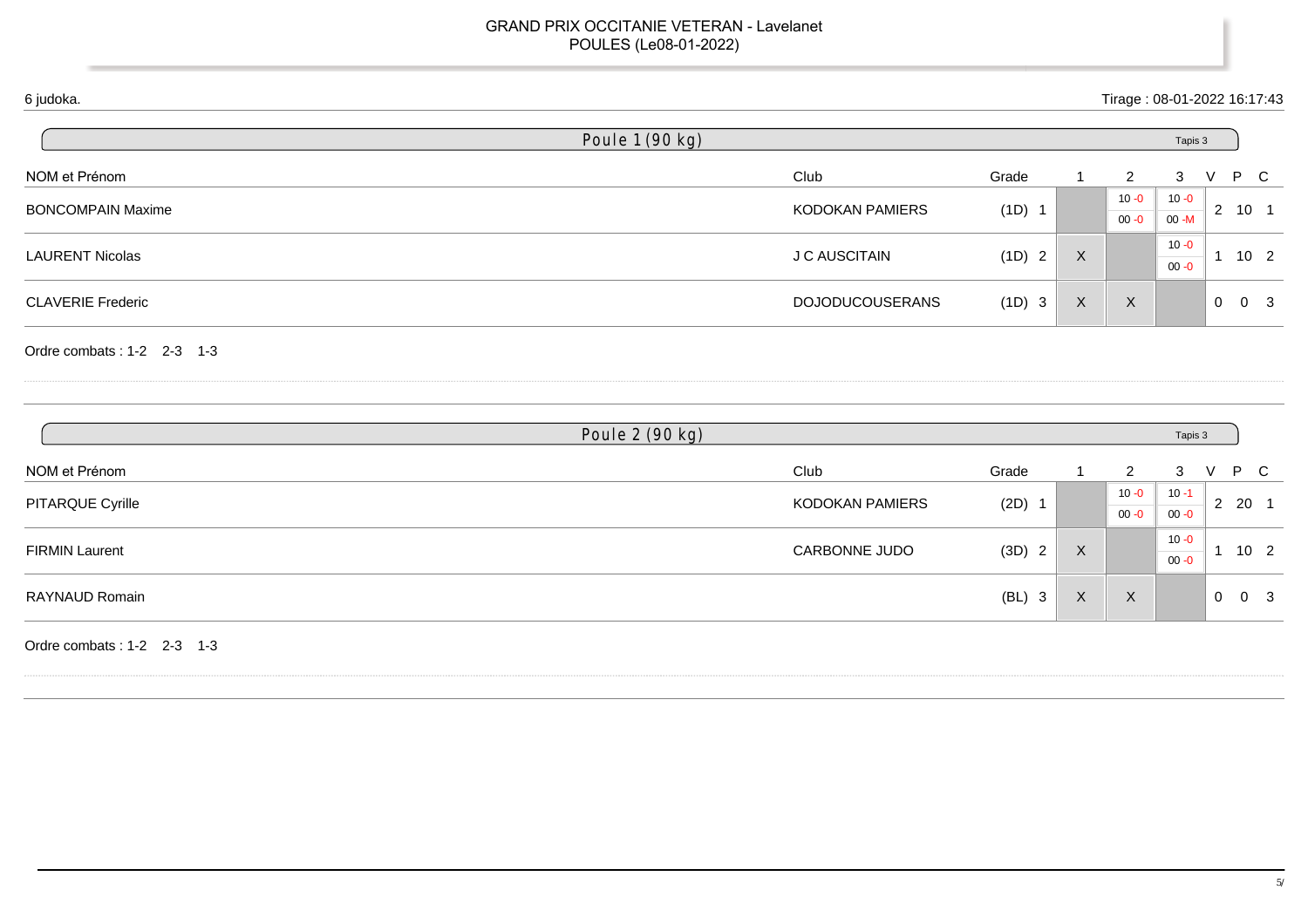

|                          | CLASSEMENT                |  |
|--------------------------|---------------------------|--|
| 1. PITARQUE Cyrille      | KODOKAN PAMIERS - MP      |  |
| <b>BONCOMPAIN Maxime</b> | KODOKAN PAMIERS - MP      |  |
| <b>FIRMIN Laurent</b>    | CARBONNE JUDO - MP        |  |
| <b>LAURENT Nicolas</b>   | <b>J C AUSCITAIN - MP</b> |  |